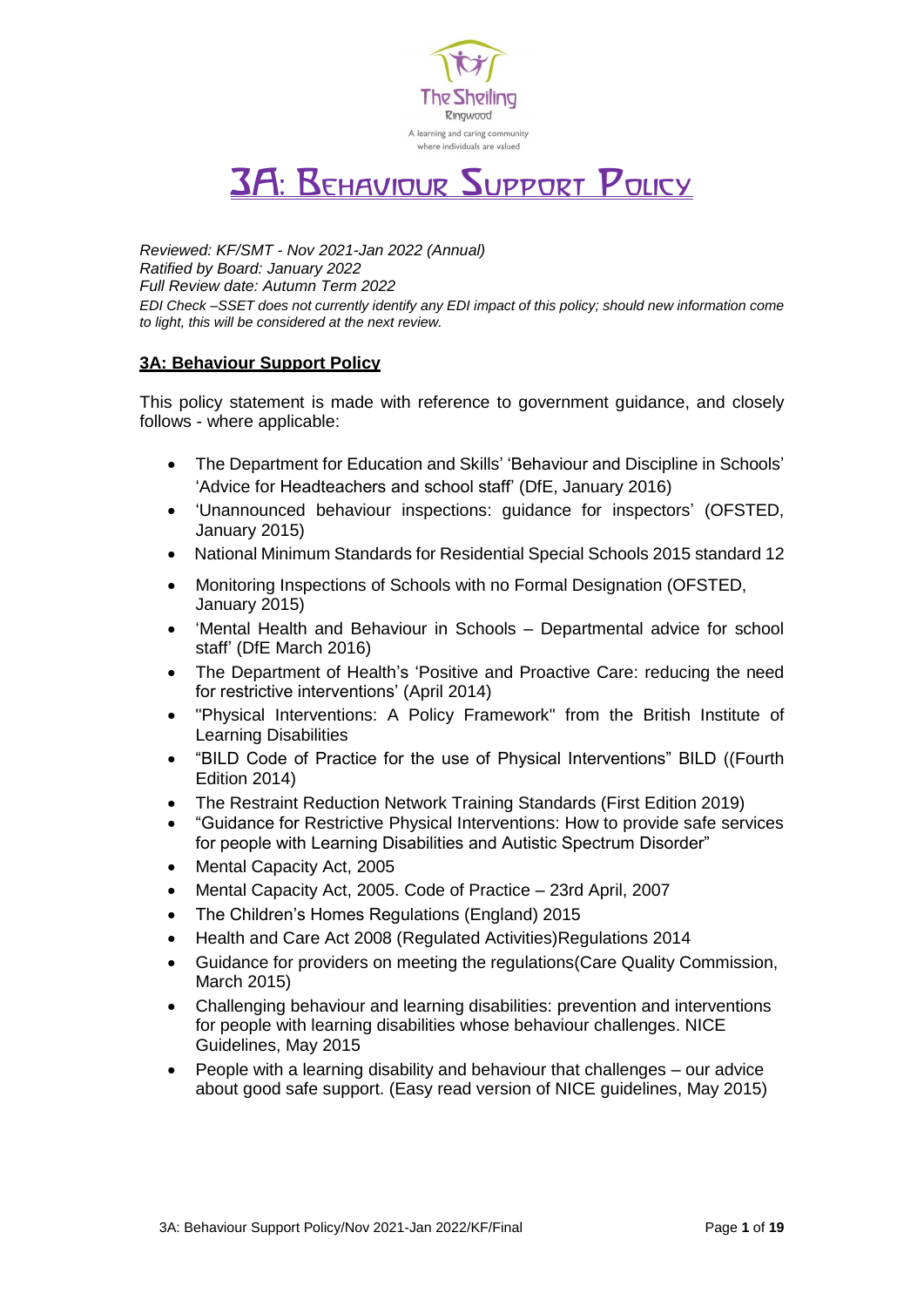## *1. Introduction*

The Sheiling Ringwood prides itself on its positive approaches for support of student's behaviour. The focus of this support is to encourage good behaviour from its students, enabling staff to prevent behaviours of concern.

Expectations for good behaviour includes the way in which students move around the Sheiling community, speak and interact with each other, staff and visitors, their attitudes to learning including engagement, lateness and attendance.

Appropriate staff role modelling, positive attention and reward through positive consequences including praise, motivators and, on occasion, formal reward systems for desired behaviours are key elements of our approach.

However, we acknowledge that difficult situations can arise and aim to empower staff to support students when they occur. We believe that behaviours that challenge have a function and serves to meet a genuine need or purpose for each particular student.

Behaviour that is of concern is 'culturally abnormal behaviour of such an intensity, frequency or duration that the physical safety of the person or others is likely to be placed in serious jeopardy, or behaviour which is likely to seriously limit or deny access to use of ordinary community facilities' (Emerson, 2001).

These behaviours are often due to communication difficulties or a high level of anxiety and individual disabilities. Categories of behaviour fall within four recognised areas of gaining genuine need (SEAT):

- Sensory the person tries to access an inappropriate use of an item that looks, sounds, feels, smells or tastes good and provides pleasure to the person; or the person is spinning, rocking to obtain appropriate sensory input
- Escape the person is avoiding tasks or activities or stressful situations in order to avoid unwanted stimuli
- Attention the person is trying to communicate that they want staff to spend time with them
- Tangible the person is displaying this behaviour to gain an object of desire

Staff are taught to recognise and address these supportively whilst teaching more appropriate, alternative ways of meeting these needs in the future.

Due to the fact that behaviour serves to meet a genuine need, albeit in a manner where a student behaves inappropriately, we do not apply sanctions as they are not deemed helpful and are ethically unsound.

However, our belief that students should be encouraged to learn good behaviour and positive self-management means that, where relevant, the student may be supported to learn that there are consequences, in particular natural consequences, to certain behaviours (e.g. if you are late for a show, you may not be allowed to enter). These consequences must seek to provide a learning opportunity taking account of a student's age, stage of development and the particular emotional, mental or physical disabilities they display.

In developing our behaviour support strategies for students, we encourage staff to accept that we have a responsibility to support students with behaviours of concern, without judgement due to any particular behaviour.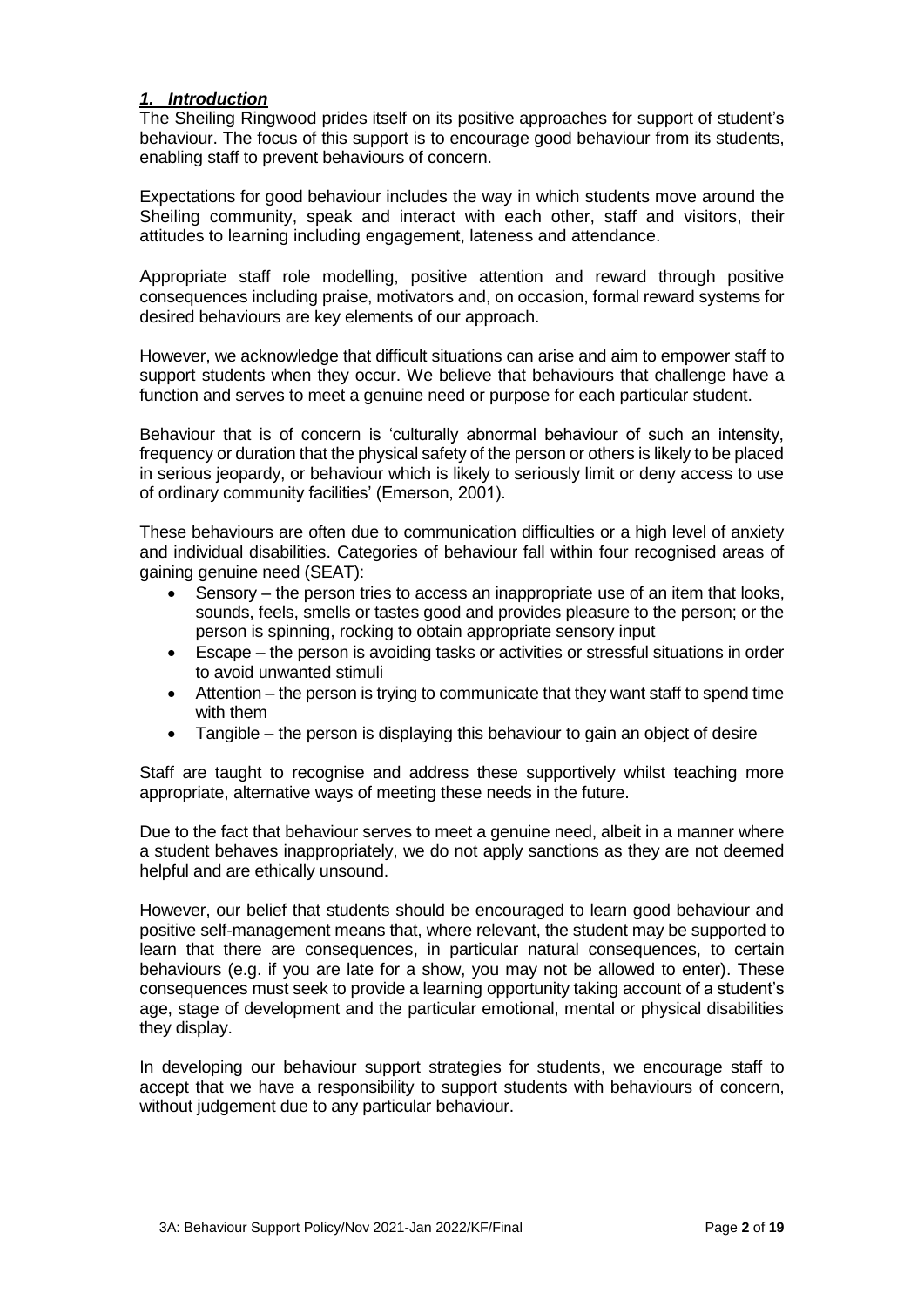## *2. Behaviour Support Strategies*

As part of a multi-disciplinary approach, PROACT–SCIP®.UK offers training, guidance and support to The Sheiling Ringwood in positive behaviour support strategies and interventions. In accordance with their guidelines:

- 70% of interventions are proactive
- 20% active
- 10% reactive

The emphasis is always to reduce the reactive and increase the proactive intervention. The Trustees, Senior Management and Behaviour Support Team have a responsibility to ensure this is done through ensuring there is a clear ethos and culture with regard to behaviour support within the organisation and enabling staff through regular staff training in positive behaviour support (PBS), coaching, clear guidance, debriefs and reflection, monitoring and consistency.

## **Proactive strategies**

The Sheiling Ringwood aims to be proactive in addressing the whole range of needs of each student taking account of their age, gender and cultural background. Through pro-active strategies we aim to support the students to develop skills and address an individual's needs before any problems arise. If proactive interventions are effective, behaviours of concern should decrease in frequency, intensity and duration.

It is essential that all staff provide students with clear expectations and encouragement of the appropriate behaviour and, at the same time role model and clearly communicate the boundaries of unacceptable behaviours. Where appropriate, teaching through natural consequences may be suitable.

Good practice in supporting behaviour will involve working with the whole environment which surrounds the student. A rapidly changing, uncertain or stressful environment will increase the risk of behaviours of concern. A stable, consistent and relaxed environment, with predictable rhythms and routines, will offer reassurance and reduce the risk of behaviours being displayed. When dealing with behaviours of concern, it is important to assess environmental factors such as noise level or room temperature, as well as individual internal factors such as epilepsy or language and communication difficulties that may contribute to the situation.

The multi-disciplinary team at the Sheiling work closely together with parents and outside agencies, as appropriate, to develop a consistent approach to teaching students to be responsible for their own behaviour. This involves enhancing students' skills through teaching both general skills and focussed skills designed to meet the students' needs and, wherever possible, avoid the need to engage in behaviours of concern. Due to the nature and difficulties of our students' communication, sensory regulation and selfcalming skills are key focus areas.

Some students at The Sheiling Ringwood might 'work towards' a motivator or reward as part of a specific educational programme. A motivator or reward might be a choice of favourite activities or items of interest (e.g. book, toy) and a reward might be something preferred given over and above the usual and specifically related to a desired behaviour.

## **Active strategies:**

At the Sheiling, although we strive to be proactive within our working, sometimes staff are required to use active strategies to be able to deescalate situations where students show early warning signs (such as their anxiety increasing). Active interventions are designed to help students calm effectively so their needs can be addressed, as at this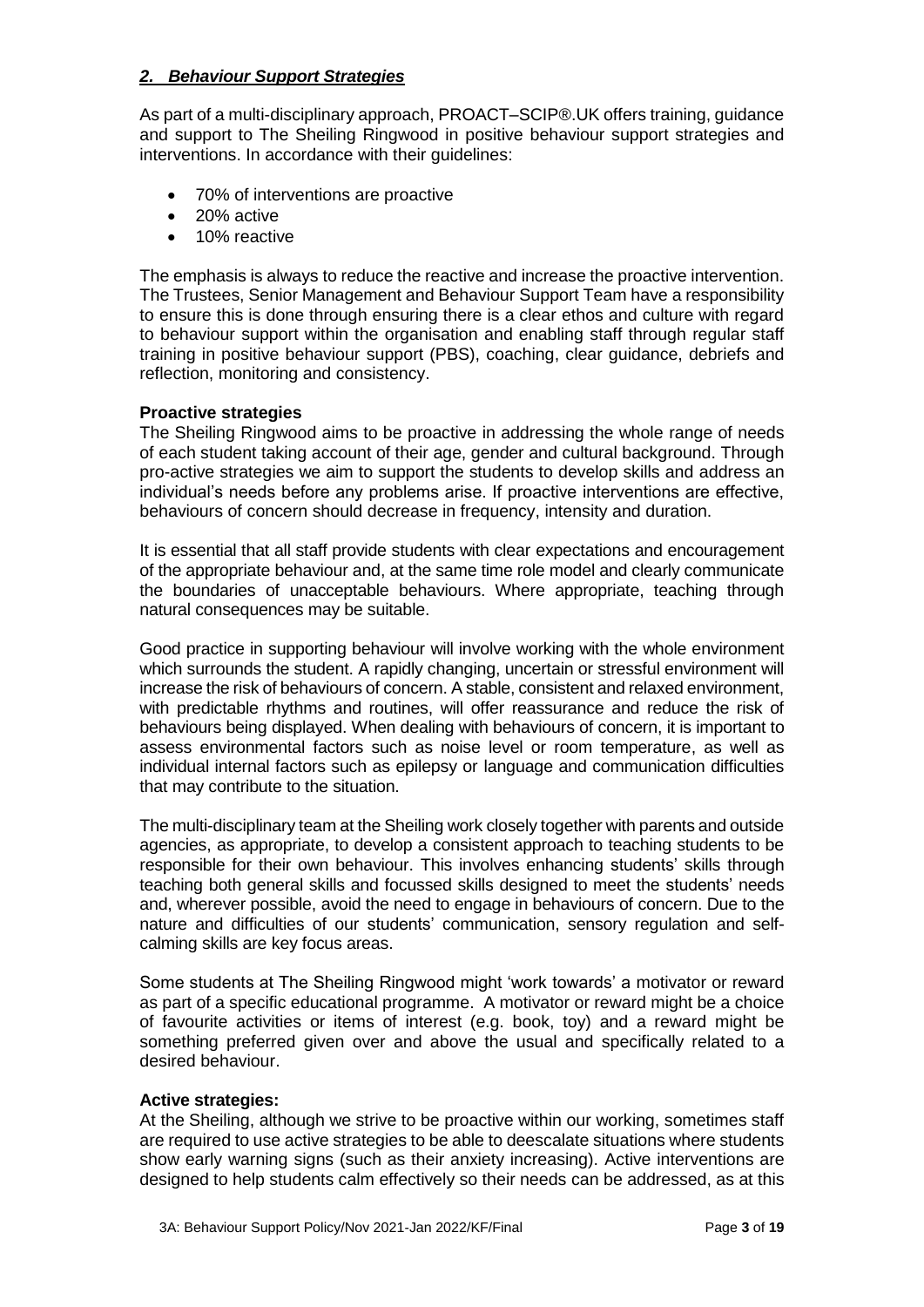stage behaviour may already be occurring at a low level. The aim is always to avoid a student going into crisis.

When behaviours of concern occur, staff may pay little direct attention to the unwanted behaviour, but at the same time attempt to stop it through giving clear positive expectations to the student. Active strategies may include responses such as nonverbal calming techniques such as planned ignoring, redirection, and an effective use of space or may involve verbal calming techniques such as distraction, reassurance, active listening or relaxation techniques when a student appears to become distressed, aroused or anxious.

This offers a student-centred assessment of the behaviour's function in order to support the student to communicate in a more appropriate way and develop independence, self-management strategies and alternative skills that can be utilised instead. Staff consistency, self-awareness and empathy for, and understanding of, the student is paramount to this approach.

As part of ensuring a conducive environment, prevention strategies may need to take place to avoid putting students in situations that may increase the likelihood of difficult behaviour occurring or escalating. These may include temporarily avoiding student's access to certain situations or environments, e.g. specific off site visits, whilst developing a plan to help the student learn necessary skills and coping strategies. Where there is an increased risk of students displaying behaviour such as hair pulling, staff must take all the appropriate measures to protect themselves and prevent the risk of injury to themselves. This includes staff having their hair tied up and/or wearing a cap.

It may involve ensuring students do not have within their possession any items that they have taken without permission, with or without intent or may use either wittingly or unwittingly to cause harm to themselves or others. To this end, it may be appropriate for staff to search for, confiscate, retain or dispose of a student's property as is reasonable to an individual circumstances. Where possible, this should be done with the student's permission, however, where this is not possible, due to student lacking capacity to consent, staff have the right to do so should the need arise and be recorded as a best interest decision.

All prevention strategies are carefully selected and reviewed to ensure that they do not unnecessarily constrain opportunities or have an adverse effect on the welfare or the quality of life of students (including those in close proximity to the incident). In some situations it may be necessary to make a judgement about the relative risks and potential benefits arising from activities which might provoke behaviours of concern, compared with the impact on the person's overall quality of life if such activities are prescribed.

This will be recorded in the Positive Behaviour Support plan (Appendix 13a PBS Green plan, held on SharePoint/Forms and Templates/Behaviour). If the behaviour is such that presents as impacting on others, whether student or staff then an Individual Behaviour Impact Risk Assessment (Appendix 12 Impact Risk Assessment student on Student, held on SharePoint/Forms and Templates/Behaviour) may be completed by the Behaviour Co-ordinators. This document is only for their use in supporting understanding of a presentation. For those students over 16, the principles and requirements of the Mental Capacity Act and Deprivation of Liberty Safeguards will always be applied whenever relevant, preventative strategies are considered.

Some strategies and interventions used include:

• Teaching and developing skills for the student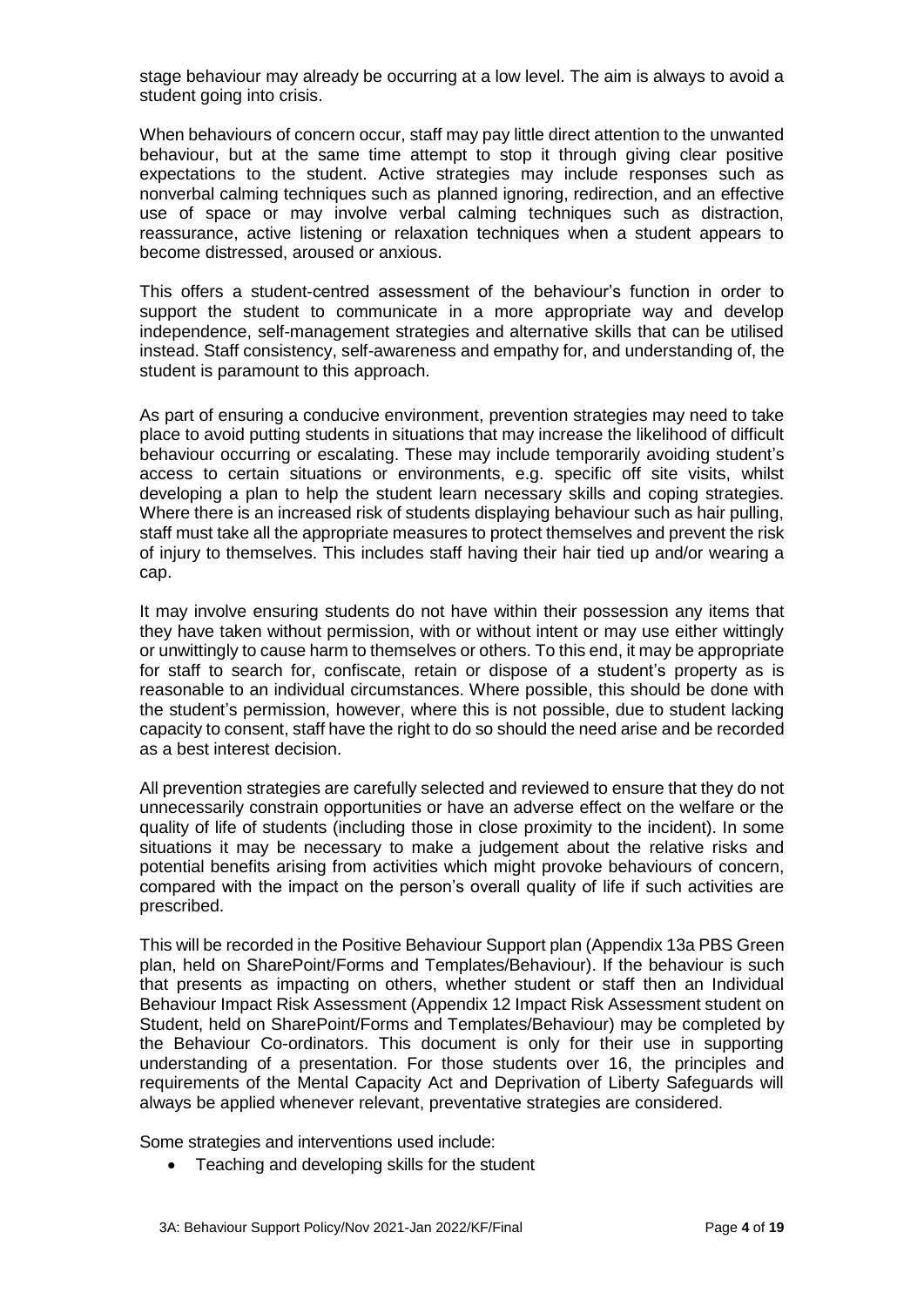- Specific teaching approaches e.g. intensive interaction, TEACCH
- Enabling choice
- Ensuring a conducive environment
- Stimulating and meaningful activities
- Empathy, respect and active listening
- Positive attention
- Praise for positive behaviours and 'planned ignoring' of undesired ones
- Good role modelling
- Enhanced support to communicate
- Student-centred communication methods e.g. visual cues
- Reward systems to encourage good behaviour
- **Redirection**
- Humour
- A range of verbal and non-verbal techniques
- Allowing the student some time and space to calm
- Sensory diets and therapeutic calming strategies
- Change of face
- Increased supervision
- Physical Intervention as a last resort

#### **Reactive strategies**

We recognise that, even with a pro-active and active approach, a crisis or risk behaviour can occur due to medical causes, changes in medication, limited ability to communicate, unavoidable changes to routine and due to the developing life circumstances of an individual. In these circumstances, following the pro-active and active strategies, as a last resort, reactive strategies are used to bring about safe and rapid control to incidences of behaviours of concern. Reactive interventions address behaviours as they occur and may include, but are not limited to physical interventions.

## **Staff must not use any forms of reactive strategy, force or physical intervention in an aversive way or to punish.**

**If deemed necessary to support an individual's behaviour, any reactive strategies are placed on the Positive Behaviour Support RED plan and are discussed with all parties involved in supporting the student at the Sheiling School and College. The PBS plan forms the specific strategies to be used over the next 6 months and is reviewed during annual EHCP reviews. However, in line with the Sheiling Behaviour Policy and BILD guidance regarding use of physical interventions, these strategies must be reviewed and/or removed as necessary from the PBS plan if these have not been used for at least 3 months. It is therefore possible that the PBS plan will be changed and adapted to reflect needs as required over this period. Significant changes within the PBS plan will be discussed with parents and social worker prior to use.**

All students have a right to be treated with respect and dignity including those circumstances where they display behaviours of concern.

Staff must not use any form of degrading treatment to punish a student. Bullying, whether intentional or not, is not tolerated (Policy 3E Preventing Bullying Policy, held on SharePoint/Policies and Handbook) and the use of sarcasm, demeaning or insensitive comments towards students is not acceptable under any circumstances. Sanctions or punishments are not deemed appropriate for our students, however, planned consequences or rewards used should be part of a Positive Behaviour Support plan which is widely publicised and regularly reviewed and outlined.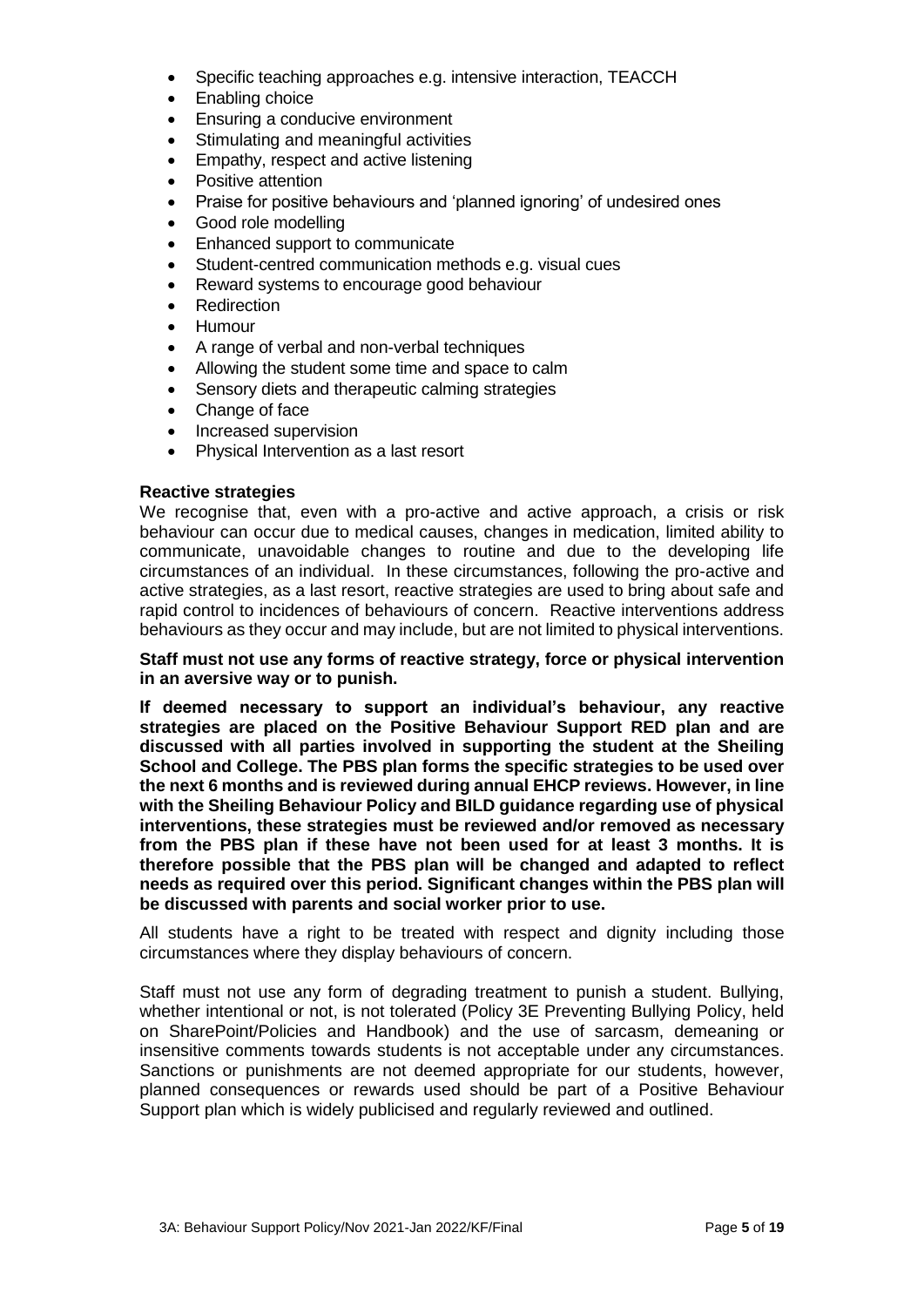The use of seclusion is also not deemed appropriate for our students. Corporal punishment, or withholding basic needs and rights, such as food or comfort is not permitted and will be seen as an abuse of power.

Staff need to employ a range of strategies for 'de-escalation' or 'defusing' which can avert the need for a physical intervention, and planning needs to ensure that staff are always available to provide the additional support, reassurance and communication needed to avert the crisis.

At the Sheiling Ringwood, we have a large network of Sheiling issued phones so that staff can call for support and a senior member of staff is on call at all times. Staff are encouraged to seek advice from colleagues and call upon a member of the Behaviour Support Team or more experienced/senior members of staff.

Suitably enhanced staffing ratios of 1 or, on occasion 2:1, are carefully implemented to ensure staff support whilst balancing a need for developing student's independence. Staff are made aware of the need to assess the context and how to safeguard themselves when supporting students on their own.

Induction training for new staff, followed by annual refreshers for all staff, ensures that they know when and how to call upon and use this extra support and that they do not resort to restrictive physical interventions inappropriately.

As a last resort, it may be necessary to use audit-based physical interventions to support the student.

This could be, where 'There is No Alternative' (TINA Principle), physical interventions are used (as taught by qualified PROACT-SCIP  $\circledR$  UK instructors) in a manner designed to ensure the situation is safe and to protect a student or others from danger (see Section 4. Use of Physical Intervention).

## **3.** *Positive Behaviour Support plans and record keeping*

To empower, support and safeguard both students and staff, and to ensure that staff employ the appropriate and agreed strategies within challenging situations, each student has a Positive Behaviour Support plan, which is completed by the Behaviour Support Coordinator following contributions from a multi-disciplinary team including students (where they are able), parents, therapists and key staff. (Appendix 13a, b and c, held on SharePoint/Forms and Templates/Behaviour)

The Positive Behaviour Support plans are coded Green, Amber and Red, with the green highlighting all proactive supportive measures, amber indicating any additional or specialist interventions and red indicating if there are recognised physical interventions identified to support and individual. These all seek to give key information to staff and stakeholders and provide details of specific strategies to be used with students based on developing an understanding of the student and his/her needs. The Positive Behaviour Support plan details a general outline of the student, including likes and dislikes, the exact nature of the specific behaviours, any possible triggers, proactive, active and reactive strategies and the approved physical interventions, if appropriate, that may support the student.

This plan offers a consistent approach and is instrumental in reducing the occurrence of incidents, with a key aim of substituting any behaviour of concern with more appropriate ones.

The Positive Behaviour Support plan is kept in the student's personal behaviour file online and published for availability to all staff once approved. Agreement for the plan is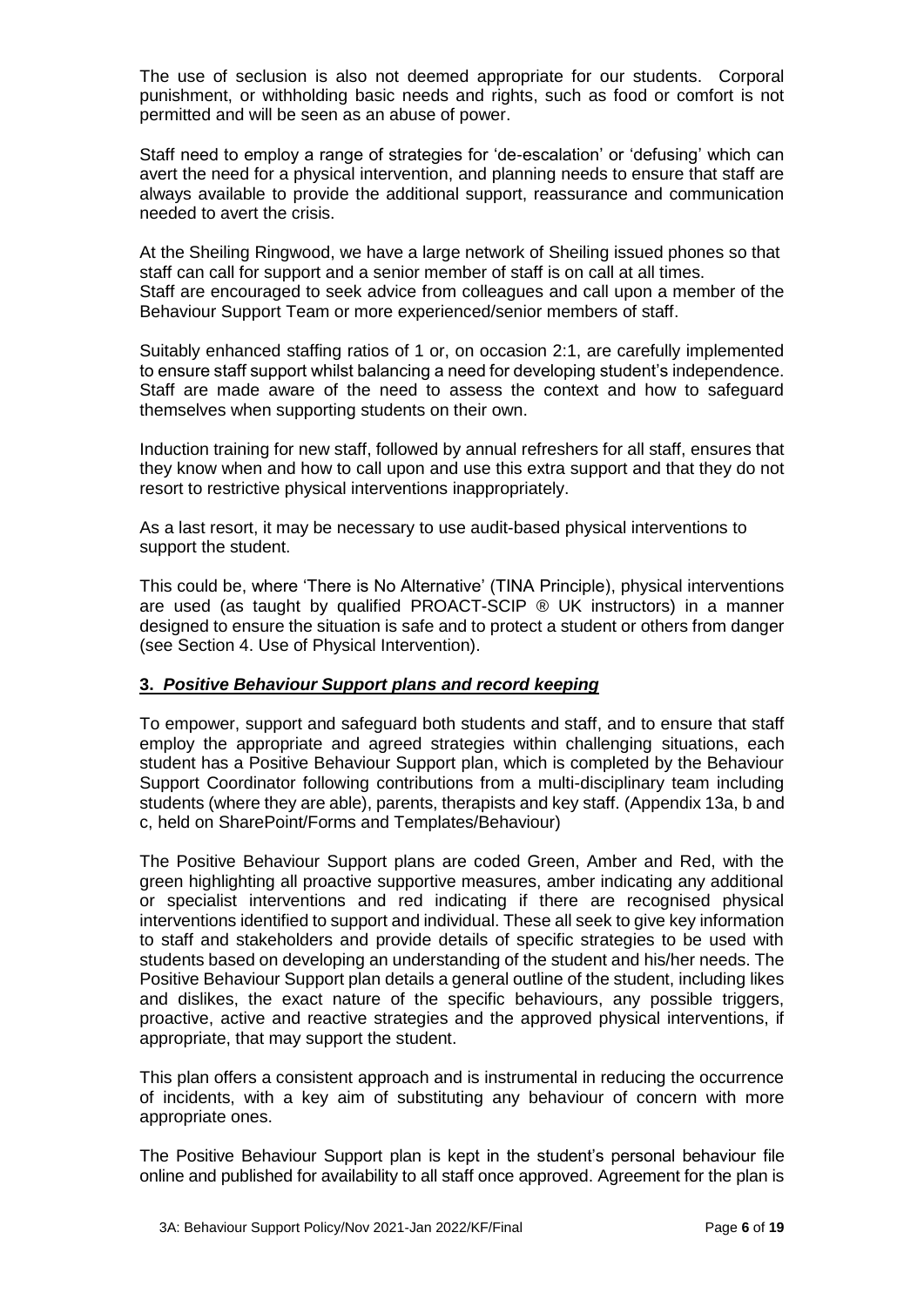sought from students, parents/guardians and placing authorities/education/social services teams, where appropriate. This will be the responsibility of the Behaviour Support Coordinator who will also ensure that the plan is updated on a regular basis and/or after any specific behaviour changes. The Behaviour Support Coordinator will regularly review and update the plans as required in light of monitoring and analysis of behaviour, any new strategies and/or behaviour changes.

Issues surrounding the support of "behaviours of concern" and the development of appropriate strategies will be discussed by staff primarily within High Priority Group meetings as well as in staff meetings, behaviour support meetings or informally with the Behaviour Support Coordinator and in close liaison with parents. In addition, they will be part of regular formal Reviews with the parents and representatives from the funding authorities for each individual student and will be recorded in the minutes and monitored at each subsequent Review.

All staff are required to complete an online incident form for occasions when there is an incident of behaviour of concern, challenge or significant to the individual student (Appendix 03 New Incident form guidance, held on SharePoint/Forms and Templates/Behaviour).

In the event of a concern over escalation of challenging behaviour, parents and authorities should be informed and the Review meetings should be more frequent. Following such a meeting, any change to strategies will be outlined in an updated Positive Behaviour Support plan and circulated for attention to all relevant parties

If a behaviour of concern remains at a level of risk that is detrimental to the individual, staff or The Sheiling Ringwood, then a process of supportive assessment may be conducted and commenced. This is held under the Placement Support Plan and enables all parties involved in supporting an individual to work together to alleviate the risks being presented. This is a process that will result in either the placement remaining successful and the individual stabilising against the risk presented or it may lead to a decision that the placement is no longer able to meet the presenting needs of the individual.

# *4. Use of Physical Intervention*

The use of physical intervention should, wherever possible, **BE AVOIDED**. It should only be used to support a student's behaviour if it is necessary to:

- prevent personal injury to the student, other students or an adult
- prevent serious damage to property
- or in what would reasonably be regarded as exceptional circumstances

When physical intervention is used, it should be undertaken in such a way that maintains the safety and dignity of all concerned.

If a student has challenging behaviour which may present a danger to themselves or others that requires a possible physical intervention, then comprehensive details regarding its need and use will be outlined in the student's Positive Behaviour Support plan following discussions with a multi-disciplinary team and agreed with the student (where appropriate) and their parents and representatives from the funding authority. In circumstances where a person-specific intervention is required, an 'Individual Behaviour Impact Risk Assessment' (Appendix 12 Impact Risk Assessment student on student, held on SharePoint/Forms and Templates/Behaviour) will take place.

Before using any 'physical interventions', training and evaluation will be provided for the relevant staff. This will be in line with PROACT- SCIP ® UK which follows the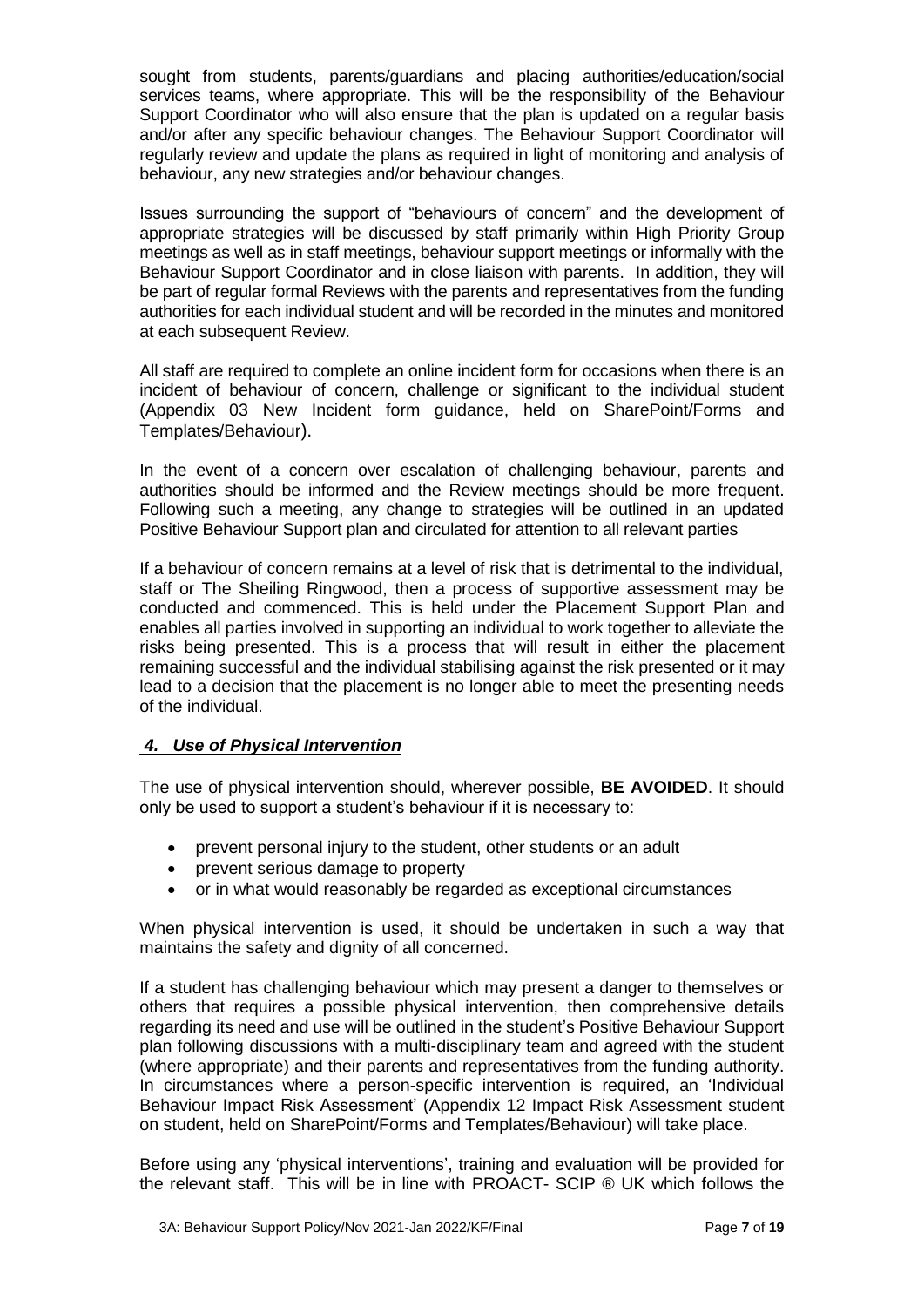Restraint Reduction Network and Department of Health guidance for the use and reduction of restrictive physical interventions.

## **'Physical interventions' will only be used as a last resort when other strategies (which do not employ force) have been tried and found to be unsuccessful or, in an emergency, when the risks of not employing an intervention is greater than the risks of using force.**

However, prevention involves recognising the early stages of a behavioural sequence that is likely to develop into physically harmful behaviour and employing de-escalation and active strategies/techniques to avert any further escalation.

Where there is clear documented evidence that particular sequences of behaviour rapidly escalate into serious harmful behaviour, the use of a 'physical intervention' at an early stage in the sequence may, potentially, be justified.

Therefore, in these circumstances, a 'physical intervention' may be used even though the student is not actually yet in danger. As above, it is still only justified when the risk of not intervening outweighs the risk of intervening.

The scale and nature of any physical intervention must be **PROPORTIONATE** to both the behaviour of the individual to be supported and the nature of the harm they may cause. These judgements have to be made at the time, taking due account of all circumstances, including any known history of other events involving the individual and their behaviour.

'Physical interventions' will employ the **MINIMUM REASONABLE FORCE** required to prevent injury or avert serious damage to property and the techniques deployed should be those with which staff involved are familiar with and are able to use safely.

The intervention must be of the **MINIMUM DURATION** and the degree of restriction will be "**GRADIENT**" – both on initiation and reduction as the situation returns to normal.

Staff must use only those methods of 'physical intervention' in which they have been trained and in line with recommended policy and practice.

**UNDER NO CIRCUMSTANCES SHOULD PHYSICAL FORCE OR INTERVENTION BE USED AS A FORM OF PUNISHMENT**. The duty of care which applies to all adults and organisations working with children and young people requires that reasonable measures are taken to prevent children and young people being harmed.

Where a member of staff has a particular concern about the need to provide any type of care, support, reassurance or physical intervention, or is concerned that an action may be misinterpreted, this should be reported and discussed with a member of the Behaviour Support Team, a senior manager or designated person and a Cause for Concern form should be raised as necessary.

## **Types of Physical contact and Physical Intervention**

At The Sheiling Ringwood, staff may be involved in the need to have regular physical contact with students. This may be in order to prompt or guide a student who, following a direction, modelling and processing time, is unable to understand expectations or meaning or alternatively when supporting significant occurrences of distress and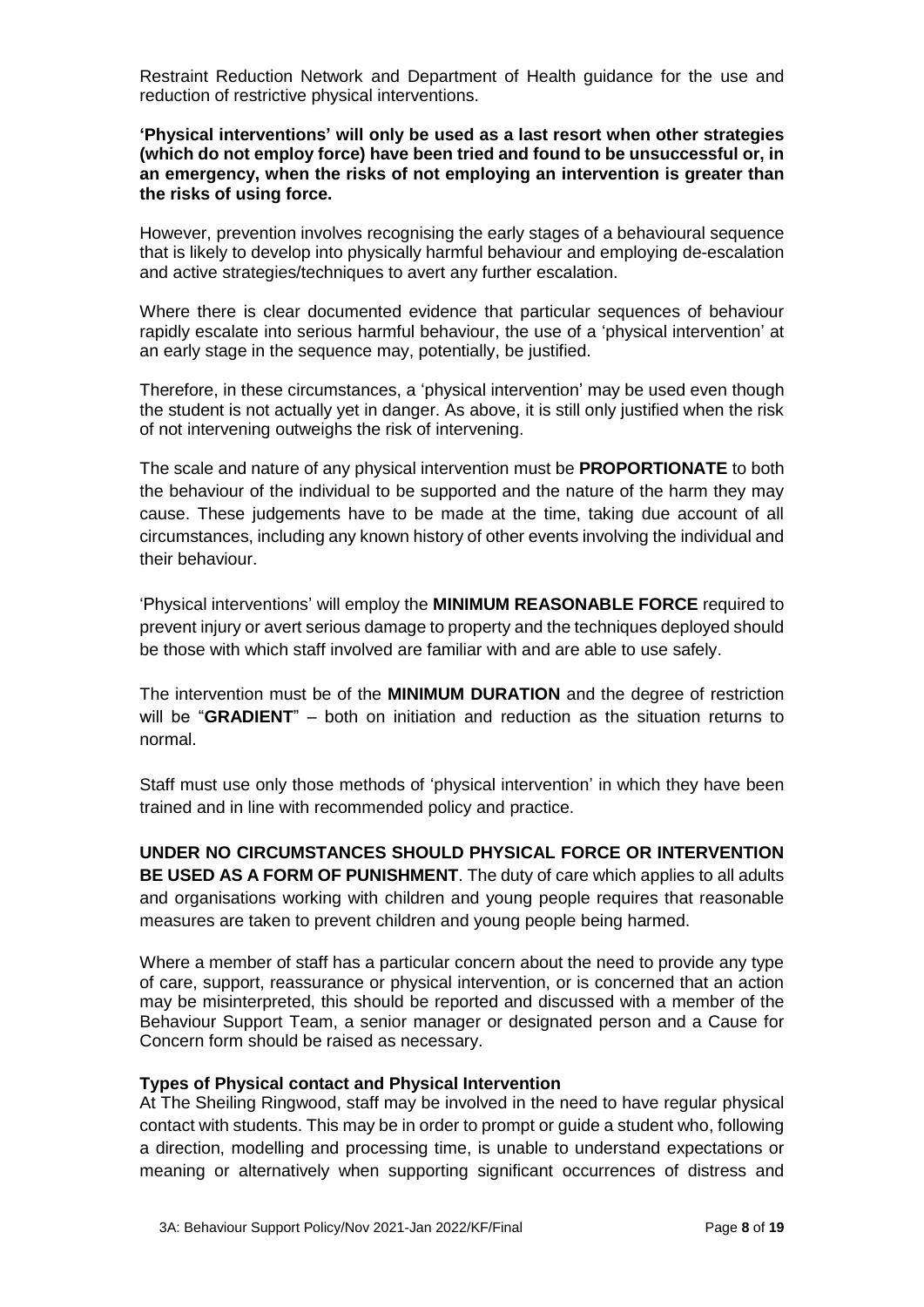emotional upset. (eg. physical distress, sensory overload). In these circumstances, professional guidance should be followed and staff should be aware of what is, and what is not, acceptable behaviour when prompting, guiding, comforting a student or diffusing a situation.

Comforting and reassuring a student may involve physical contact or enabling them to have space and a quiet place to calm.

Staff should use their professional judgement to comfort or reassure a student in an age-appropriate way, without rejection (eg. a sideways hug) whilst maintaining clear, professional boundaries.

Wherever possible, staff should encourage a student to follow instruction and guidance through the student taking their hand or arm; however, on occasion, staff may need to prompt or encourage a student to take themselves out of a distressing or potentially distressing situation to a safe place; for example, to their bedroom, garden or a quiet and low distraction room and need to employ a physical intervention in order to do so. Such 'safe places' must be promoted as positive environments and not used punitively or with any negative connotations.

# **STAFF MUST NOT USE ANY FORM OF SECLUSION, LOCKS OR PHYSICAL ACTION TO KEEP A STUDENT IN ISOLATION**.

Different forms of physical contact and intervention are summarised in the table below. It shows the difference between restrictive forms of intervention - which are designed to prevent movement or mobility or to disengage from dangerous or harmful physical contact - and non-restrictive methods.

|                 | <b>Bodily Contact</b>                                                                                                                                                                                                                                                 | Mechanical                                                 | <b>Environmental Change</b>                                                                                                                                                                     |
|-----------------|-----------------------------------------------------------------------------------------------------------------------------------------------------------------------------------------------------------------------------------------------------------------------|------------------------------------------------------------|-------------------------------------------------------------------------------------------------------------------------------------------------------------------------------------------------|
| Non-restrictive | Manual guidance to assist a<br>person walking or moving.<br>This may be due to a<br>physical need or to<br>physically prompt a student<br>when lacking in<br>understanding.<br>An example of this would be<br>holding hands, a linked arm<br>or be a one person touch | Use of a protective<br>helmet to prevent self-<br>injury.  | Removal of the cause<br>of distress, for<br>example, adjusting<br>temperature, light or<br>background noise.                                                                                    |
| Restrictive     | support<br>Holding a person's hands to<br>prevent them hitting<br>someone.<br>i.e. one person restricts the<br>movement of another<br>This is therefore<br>qualitatively different from<br>manual guidance or<br>physical prompting                                   | Use of arm cuffs or<br>splints to prevent self-<br>injury. | Physically blocking to<br>prevent a student from<br>entering/exiting a<br>space/ location in<br>order to harm<br>themselves or others<br>i.e. one person<br>restricts the passage<br>of another |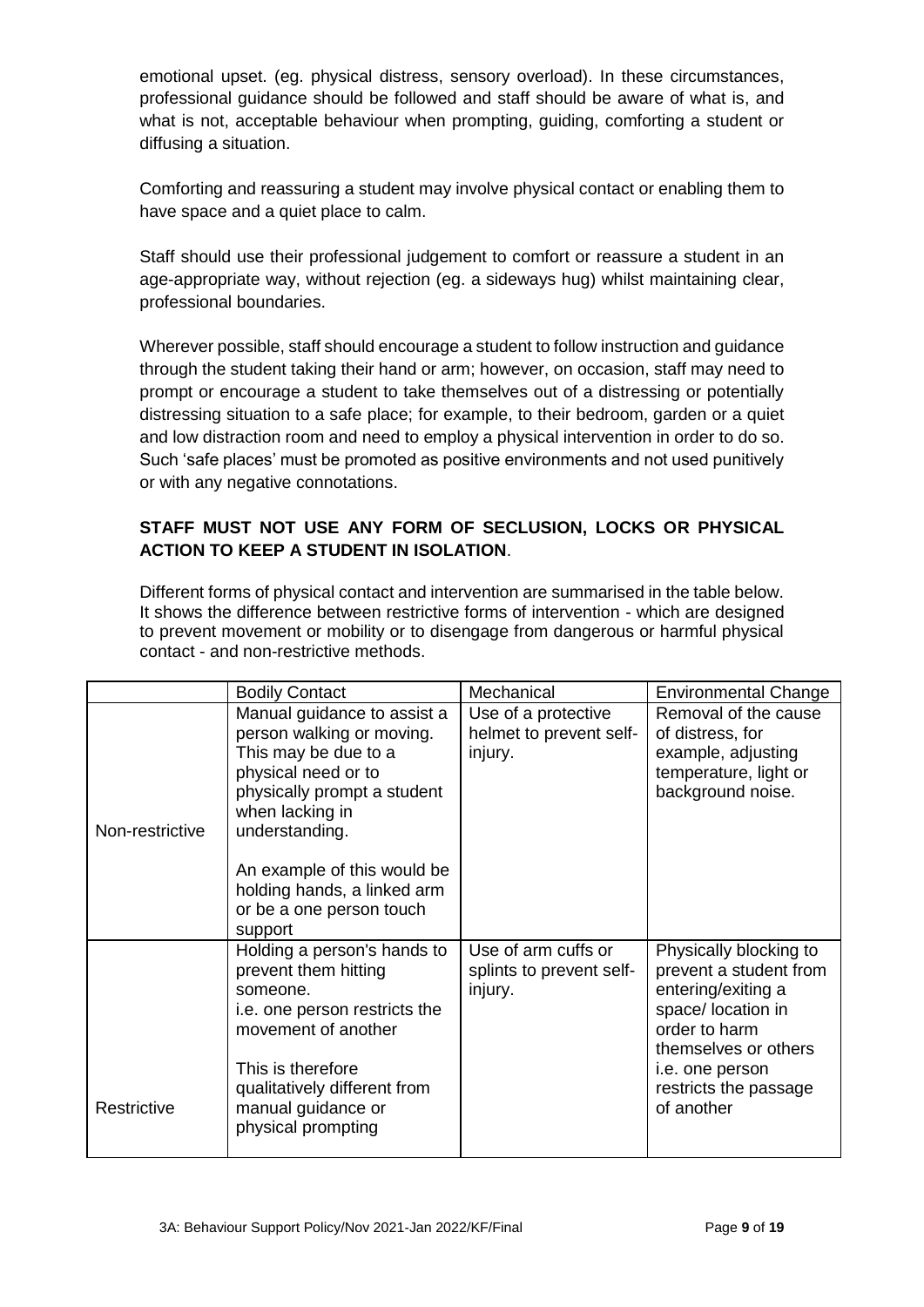| Examples of SCIP            |  |
|-----------------------------|--|
|                             |  |
| techniques would include a  |  |
| front-arm catch, two person |  |
| touch support, two person   |  |
| arm support, hug, one or    |  |
| two person escort and       |  |
| supine                      |  |

## **Use of Restrictive Physical Interventions**

Physical interventions can be employed to achieve a number of different outcomes:

- to separate the person from a 'trigger', for example, removing one person who responds to another with physical aggression
- to protect a student from a dangerous situation for example, the hazards of a busy road.

In the above circumstances, the intervention is deemed a restrictive intervention when it requires force such that it 'restricts the right of freedom of movement' rather than manual guidance as described in the table above.

Restrictive physical interventions involve the use of force to control a person's behaviour and can be employed using bodily contact, mechanical devices or changes to the person's environment.

Restrictive physical intervention inevitably affects personal freedom and choice and the use of force is associated with increased risks regarding the safety of students and staff.

In addition, a restrictive intervention is employed:

 to break away or disengage from dangerous or harmful physical contact initiated by a student although, wherever possible, it is preferable to address the function and need behind the behaviour to enable the student to independently release.

It is helpful to distinguish between:

- planned intervention, in which staff employ, where necessary, pre-arranged strategies and methods which are based upon a risk assessment and are recorded in Care Plans and Positive Behaviour Support plans;
- emergency or unplanned use of reasonable force which occurs in response to unforeseen events and are not itemised on the Positive Behaviour Support plans.

The use of reasonable force is likely to be legally defensible when it is required to prevent:

- self-harming:
- injury to other service-users or staff:
- damage to property;
- a serious offence being committed.

## **Best Interests of the Student**

Planned physical intervention strategies should be:

- 1. agreed in advance by a multi-disciplinary team working in consultation with the student and his/her carers or advocates
- 2. described in writing and incorporated into other documentation which sets out a broader strategy for addressing the student's behavioural difficulties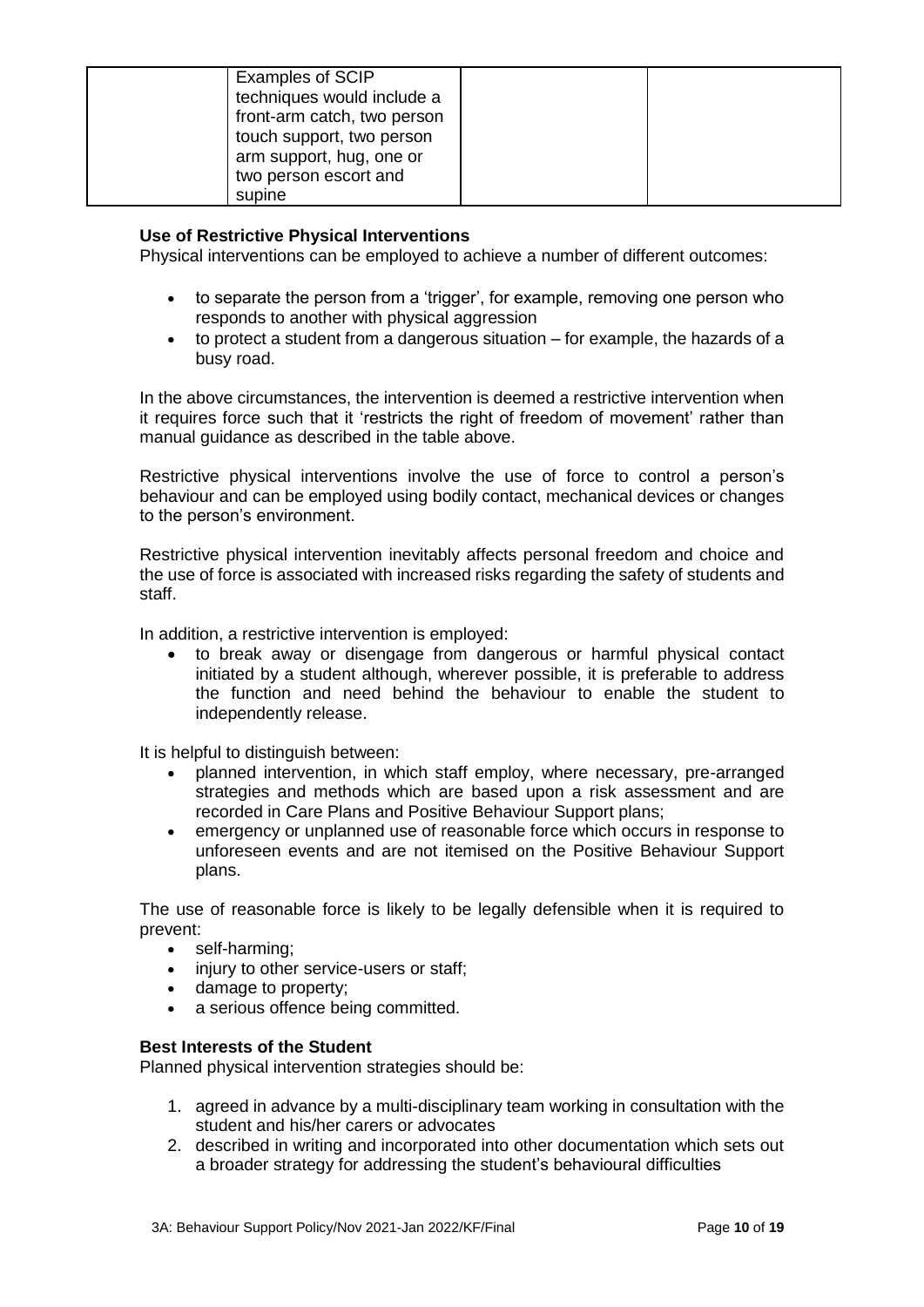- 3. implemented under the supervision of an identified member of staff who has undertaken appropriate training provided by an organisation accredited by Restraint Reduction Network
- 4. recorded in writing so that the method of physical intervention and the circumstances when it was employed can be monitored and, if necessary, investigated

If it is foreseeable that a student may require some form of restrictive physical intervention, there must be a written Positive Behaviour Support RED plan and Individual Risk Assessment.

Students' Positive Behaviour Support plans are discussed and agreed at Annual Review meetings with parents, care staff and authorities. They must include:

- 1. a description of behaviour sequences and settings which may require a physical intervention response
- 2. the results of an assessment to determine any contra-indications for use of physical interventions
- 3. a record of the views of family members or individual students as is appropriate
- 4. pro-active strategies and previous methods which have to be tried or have been tried without success
- 5. a description of the specific physical intervention techniques which are sanctioned and the dates on which they will be reviewed with a maximum of one year
- 6. the ways in which this approach will be reviewed, the frequency of review meetings and members of the review team

An up-to-date copy of the Positive Behaviour Support plan and risk assessment must be included in the person's individual Placement Plan.

All restrictive physical interventions must have a system of recording the behaviours and the use of physical interventions using Databridge online reporting and recording that is managed and led by the Behaviour Support Team.

## **Unplanned or emergency interventions**

Unplanned or emergency interventions may be necessary when a student behaves in an unexpected way in what would reasonably be regarded as exceptional circumstances.

A judgement for intervention may result from a dynamic risk assessment taking due account of all the circumstances, including any known history of other events involving the individual and their behaviour correctly in an unplanned, emergency intervention. Therefore, where possible, there should be careful planning of responses to individuals known to be at risk of self-harm or of harming others. The inclusion of physical intervention in the Positive Behaviour Support RED plan is not an indication that physical intervention should be used – it is only a precaution following risk assessment. This allows training and planning to deal with a situation which is foreseeable; any actual use of physical intervention must still only be used if justified in the particular circumstances and when all alternatives have been tried and found to be unsuccessful.

In such circumstances, members of staff retain their duty of care to the student and any response must be **PROPORTIONATE** to the circumstances.

Staff should use the **MINIMUM FORCE** necessary to prevent injury and maintain safety, consistent with appropriate training they have received.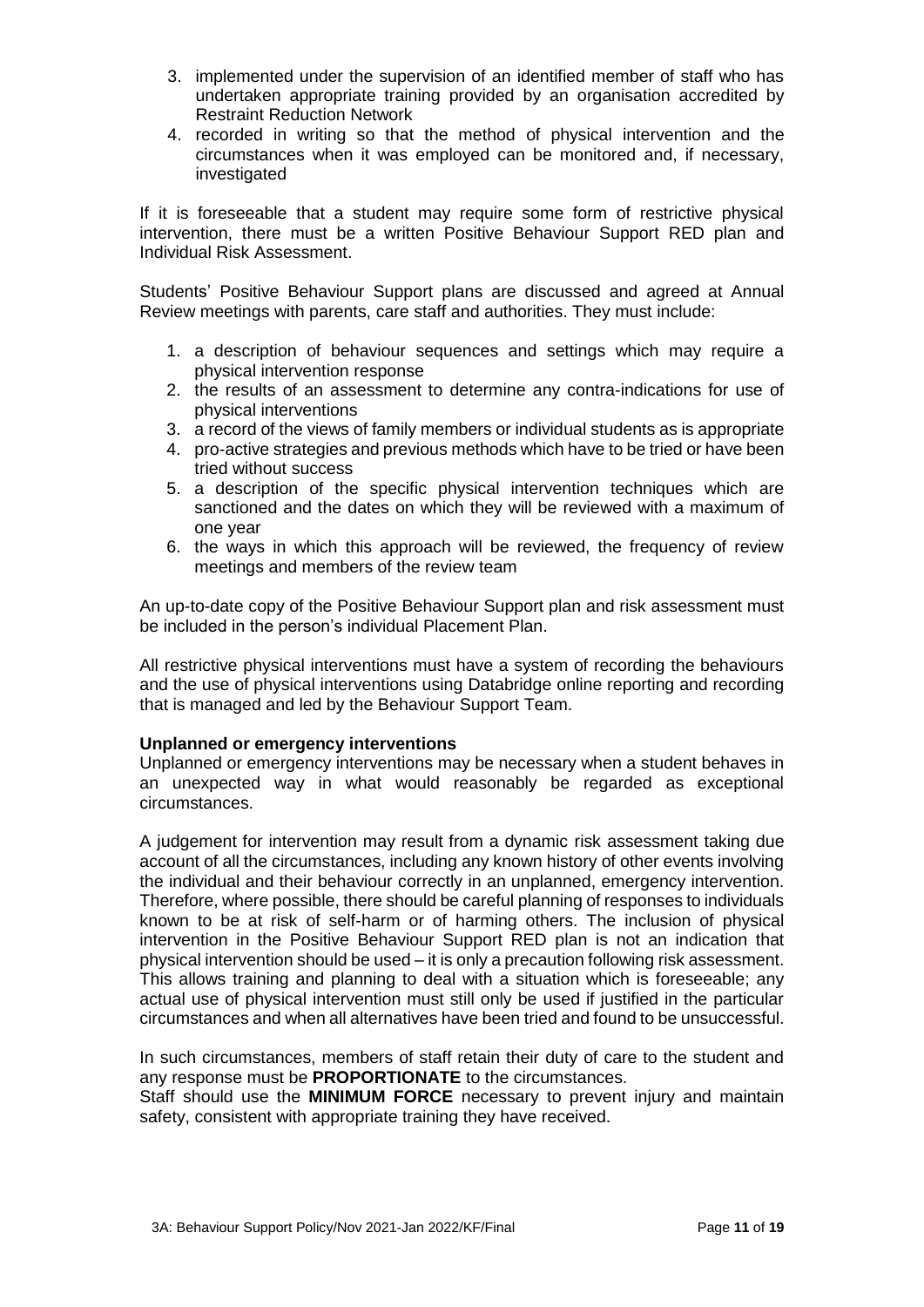An unplanned intervention includes:-

- Any PROACT SCIP ®.UK approved intervention for which the staff have been trained, however has not previously been required and therefore is not outlined on the Positive Behaviour Support plan of the individual.
- An intervention which, due to the specific circumstances, does not exactly match the PROACT- SCIP ®.UK approved intervention. By this, it is meant that the staff member had to use **REASONABLE MEANS TO MAKE THE STUDENT/OTHERS SAFE IN EXTREME CIRCUMSTANCES.**

The incident must be reported immediately to a member of the Behaviour Support Team or the Emergency on-call manager and the exact nature of the intervention detailed. It will be reviewed so as to understand the situation and triggers and to plan to avoid a similar situation arising in future.

If necessary, a Positive Behaviour Support plan may be amended to add an approved intervention and planning and training will take place to provide the safest available physical intervention if a similar event is foreseeable. As part of this, the Sheiling will liaise with The Loddon Consultancy, the licensed PROACT–SCIP ®.UK providers, for support as necessary.

## **Mental Health issues and medication**

In some situations, students' behaviour of concern may be as a result of, or compounded by, mental health issues. Some of our students may have suffered from a complex history lacking in emotional stability or security. They may have been abused, neglected, bullied or suffer from attachment difficulties, depression or other mental health conditions.

In these circumstances, the Sheiling will work closely with appropriate professionals including in-house therapists and consultant clinical psychologists and/or local CAMHS teams to develop supportive, therapeutic strategies.

The use of medication may be indicated to reduce anxiety, or as a method of supporting extreme behaviour. Medication must only be administered upon medical advice and must only be used as a method of supporting behaviour that challenges where it is included within an individual's Care Plan under the instructions of a qualified medical practitioner.

## **Supportive holding for medical interventions**

Due to the lack of understanding of medical procedures, some of our students may require a level of physical support and reassurance when they have medical procedures, either part of a planned appointment (ie. blood test, blood pressure) or part of an emergency procedure (ie. x-ray, MRI).

Supportive holding is a method of helping students, with their permission, to manage a painful procedure safely, quickly and effectively. Supportive holding is distinguished from restrictive physical intervention by the degree of force required and the intention.

Where there is an identified need for a medical procedure, a decision needs to be made in the student's best interests to establish the best plan of action and a risk assessment must be completed. This decision must be made with the full agreement and involvement of their parent, social worker and other relevant stakeholders and recorded in writing.

Staff should give careful consideration whether the procedure is really necessary and whether urgency in an emergency situation prohibits the exploration of alternatives.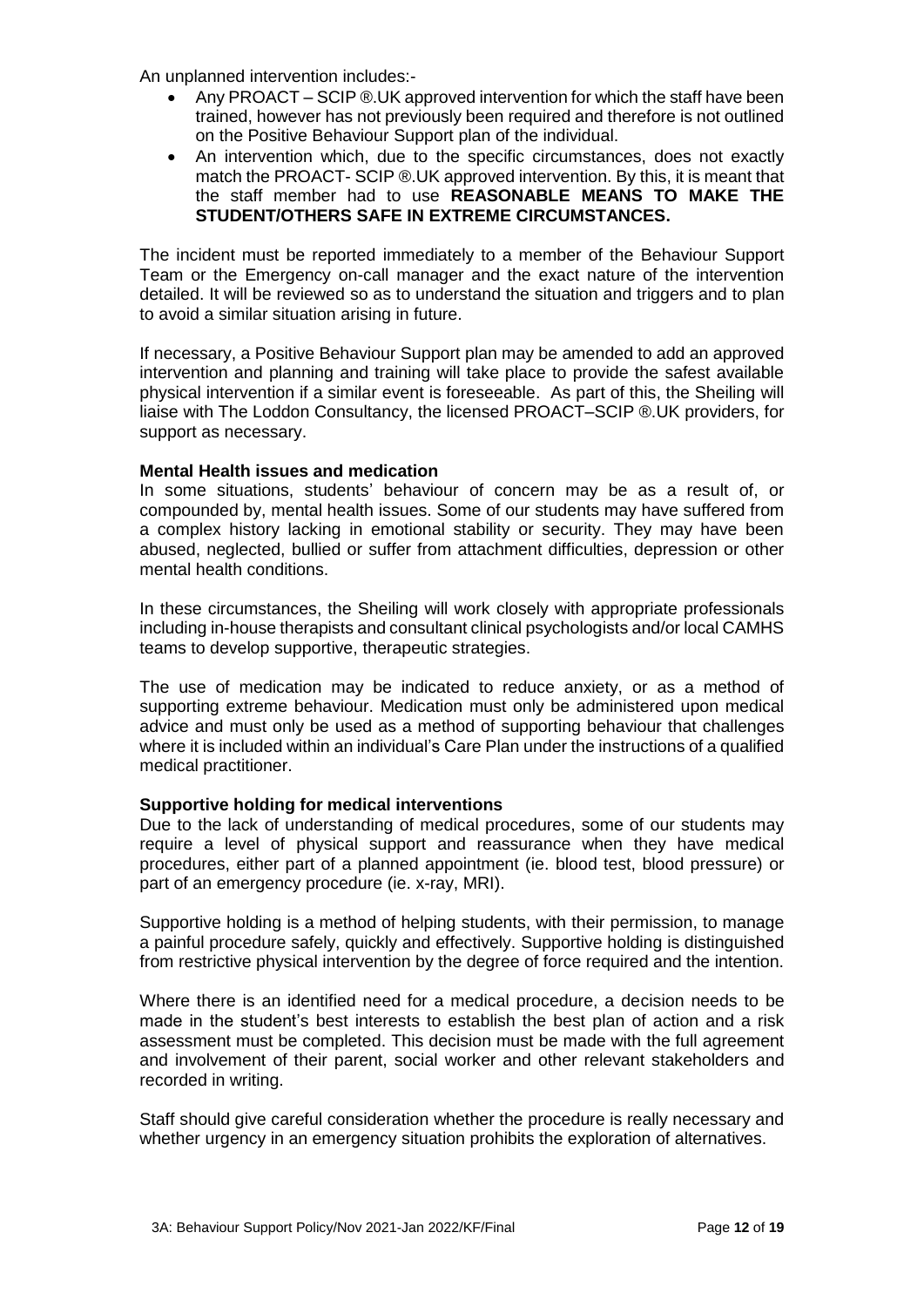Staff should anticipate and prevent the need for supportive holding by giving the student information at a level appropriate to their understanding and preparing the student using social stories, role play and gradual exposure beforehand and giving encouragement and distraction at the time of the procedure.

Staff should complete a dynamic risk assessment at the time of the procedure, liaise with health professionals and assess the potential long-term impact that the procedure will have on the student versus the benefits and whether the procedure needs to continue or be postponed should the student become distressed or refuse to comply with the procedure.

Where it is identified that a restrictive physical intervention may be necessary to enable a medical procedure, this should be used according to agreed guidelines, as a last resort, in order to prevent injury (ie. to prevent needle injury) and/or enable further medical intervention or assessment of a sustained injury (ie. to enable administering of sedation or general anaesthetic).

Each situation should be considered on an individual basis and staff must consult with a senior manager or the Sheiling nurse where the situation deviates from the initial agreed plan, where possible.

Both student and staff should be given an opportunity for a debrief after a medical procedure that required either a supportive hold or a physical intervention.

Staff must complete the relevant paperwork (appointment form, body map or physical intervention form) if a supportive holding or physical intervention has been used.

Staff must inform parents and social worker of the outcome of the appointment.

## **Risk Assessment**

Whenever it is foreseeable that a student might require a restrictive physical intervention, an Individual Risk Assessment will be carried out which identifies the benefits and risks associated with the application of different intervention techniques with the person concerned (Appendix 12 Impact risk assessment student on student held on SharePoint/Forms and Templates/Behaviour) can be used if more than one student is involved

This will take account of:

- risks to the student from using restrictive physical interventions
- risks to staff from using restrictive physical interventions
- risks from not intervening
- minimising the intervention, its length and duration

Emergency use of restrictive physical interventions may be required when students behave in ways that have not been foreseen by a risk assessment. According to research and guidance, (Department of Health, April 2014) research evidence shows that restrictive physical interventions place students and staff at more risk of physical and/or emotional harm and, for this reason, great care will be taken to avoid situations where physical interventions might be needed.

As above, staff should be aware that, in an emergency, the use of force can be justified if it is reasonable to use it to prevent injury or serious damage to property. Even in an emergency, the force used must be reasonable and take account of the specific circumstances in terms of intensity and duration.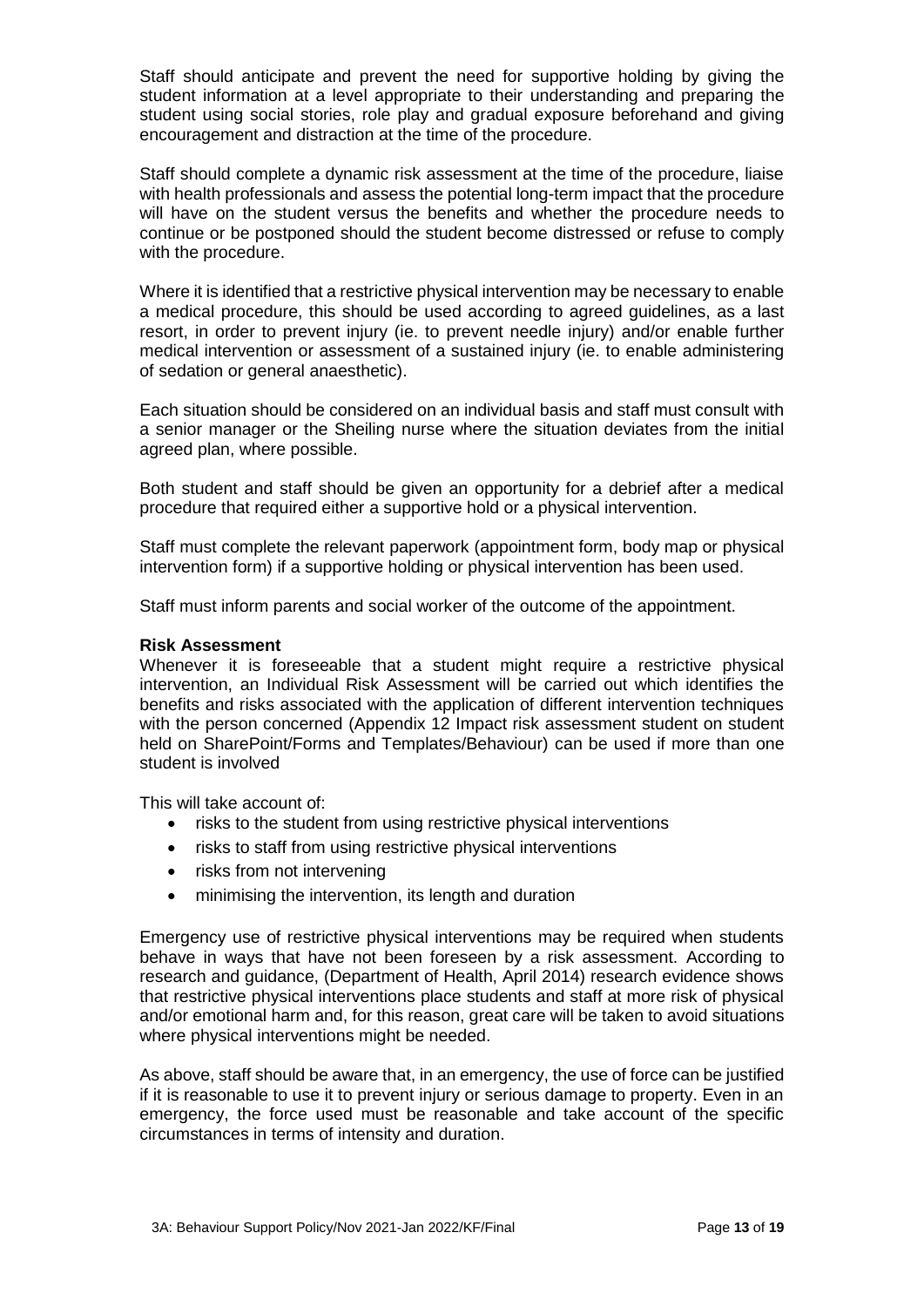Before using physical intervention in an emergency, the person concerned should be confident that the possible adverse outcomes associated with the intervention (for example, injury or distress) will be less severe than the adverse consequences which might have occurred without the use of a physical intervention

## **Legality of Restrictive Physical Interventions**

It is an offence to lock a person in a room or close and hold the door, without recourse to the law (even if they are not aware that they are locked in).

It is not envisaged that any circumstances at The Sheiling Ringwood would give rise to the need to lock a door to keep a student in isolation, or the use of a face down restraint, and it is therefore not permitted within our policy.

Use of physical intervention may give rise to an action in civil law for damages if it results in injury, including psychological trauma, to the person concerned.

Under Health and Safety legislation, employers are responsible for the health, safety and welfare of employees and the health and safety of persons not in employment, including students and visitors. The Sheiling Ringwood will assess risks to both employees and students arising from work activities, including the use of physical interventions.

The Sheiling Ringwood will establish and monitor safe systems of work and ensure that employees are adequately trained.

The Sheiling Ringwood will ensure that all employees, including bank staff, have access to appropriate information to meet the needs of the students they are working with, having regard for confidentiality of the student's personal information.

The use of 'physical interventions' will be minimised by the adoption of fully documented behaviour risk assessment, support plans and preventative strategies whenever it is foreseeable that the use of force might be required. However, staff will be made aware that, in an emergency, 'physical interventions' are permissible if they are necessary to prevent injury or serious damage to property.

## *5. Implementation, Monitoring, Recording and Reporting*

## **Monitoring, Recording and Reporting**

The Principal, Senior Management Team and the Behaviour Support Team are responsible for monitoring all behavioural incidents and the use of physical interventions (Appendices 01-13d, held on SharePoint/Forms and Templates/ Behaviour) to ensure that appropriate strategies were used and to plan to take preventative future action as necessary. Incidents involving two students are reported immediately to the internal Safeguarding Team comprising of Designated Safeguarding Lead (DSL) and Deputy DSLs, who analyse each situation on an individual basis. Parents, funding authorities and, where necessary, local authority Safeguarding teams are also notified of these incidents.

Behavioural strategies, incidents, including student to student incidents and the use of Physical Intervention are additionally reviewed as necessary and trends are analysed during internal Safeguarding Team meetings and with the appointed trustees as part of the Safeguarding Committee meetings.

It is the duty of all staff to accurately and legibly record incidents of challenging behaviour and physical intervention in line with legislation, their training and The Sheiling Ringwood policy. All incidents will be recorded on the Databridge online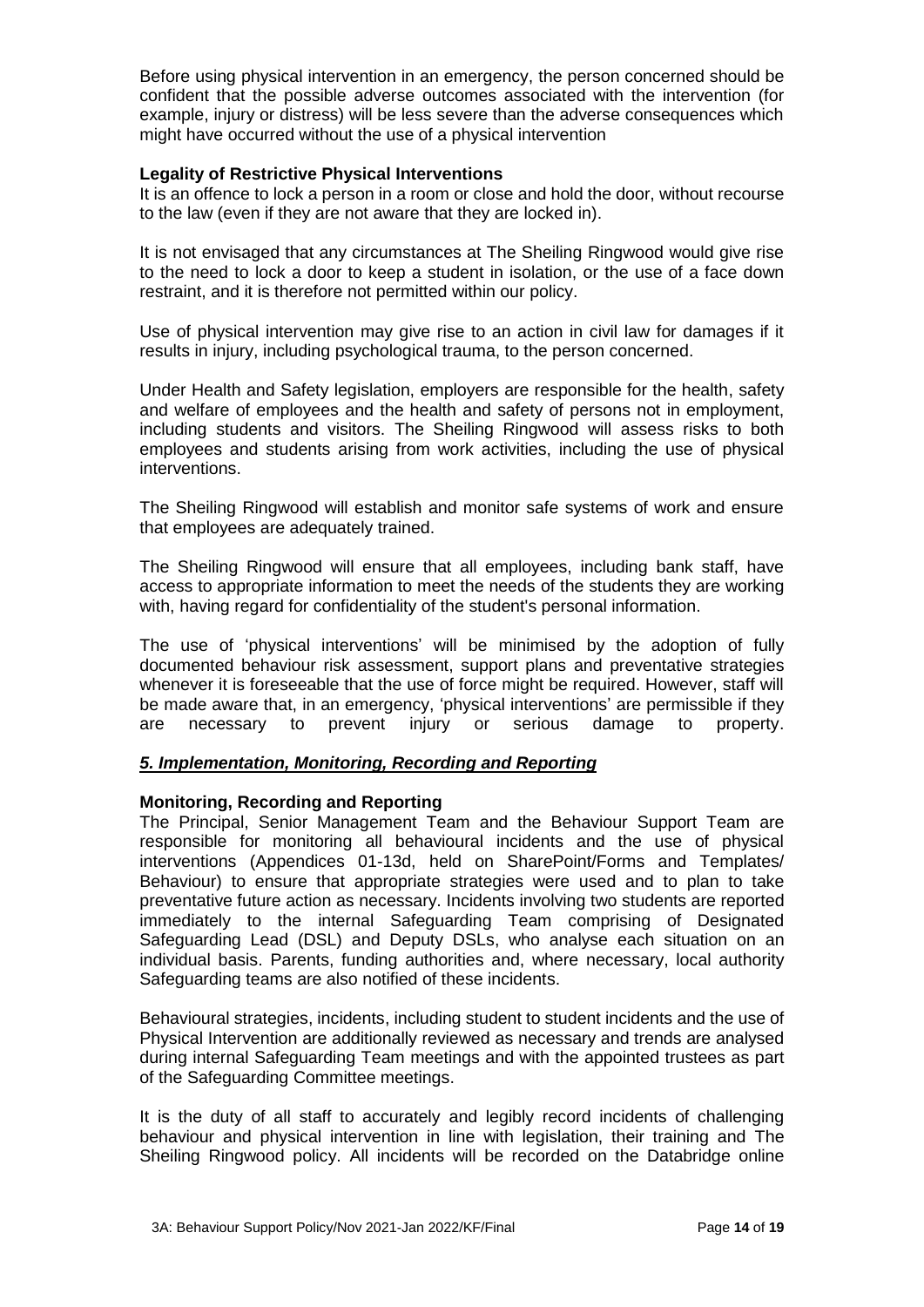incident report and every use of a physical intervention will be recorded and analysed on Databridge as part of the system.

All staff will be trained in the reporting procedures (Appendix 03 New incident report form guidance, held on SharePoint/Forms and Templates/Behaviour). Reports must be made as soon as possible and in all cases within 24 hours to enable timely support for all affected to be provided and ensure all safeguarding procedures are followed accordingly.

All students will be offered the opportunity to debrief and discuss, within their capabilities, the way in which staff have responded to their behaviour and to express their concerns and preferences about future management (Appendix 04 Debriefing Protocol flow chart, held on SharePoint/Forms and Templates/Behaviour). Students are assessed for their debrief level and are supported with appropriate resources to enable a debrief to be given and supported. The plan and level for each individual is outlined in each student's Positive Behaviour Support plan. (Appendix 08 Student debrief tier system, held on SharePoint/Forms and Templates/Behaviour).

The Databridge MIS and recording system outlines every use of Physical Intervention and will show:

- the names of the staff and student involved
- early warning signs
- details of attempts to de-escalate
- the reason for using a physical intervention (rather than another strategy)
- the type of physical intervention employed
- the date and the duration of the physical intervention
- Whether the student or anyone else experienced injury or distress and, if they did, what action was taken?
- consequences and responses to the behaviour
- how effective was the intervention
- if the service user/staff were debriefed

Where specific restrictive physical intervention has been used, the student will be monitored for 24 to 48 hours to ensure that they are no adversely affected. (Appendix 06 24–48 hour monitoring form, held on SharePoint/Forms and Templates/Behaviour).

The data of the incidents, interventions, frequency and severity will be reviewed regularly and checked as part of Regulation 44 visits. Appropriate action will be taken as necessary.

Where planned physical intervention strategies are in place, they will be one component of a broader approach to behaviour support. The circumstances of any actual use of restrictive physical intervention, even if included in a Positive Behaviour Support plan, will be reviewed and, where possible, plans will be adapted to reduce the risk of this becoming necessary again in future.

The Behaviour Support Team utilise the Databridge reporting and recording system and review statistical analysis to look for trends to support the reduction of challenging behaviours.

The Behaviour Support Coordinators are responsible for holding behaviour files with details of all behaviour-related information. This may include, but is not exclusive to, Positive Behaviour Support plans, risk assessments and records of steps taken in support of reducing the need for physical interventions. The Sheiling Ringwood is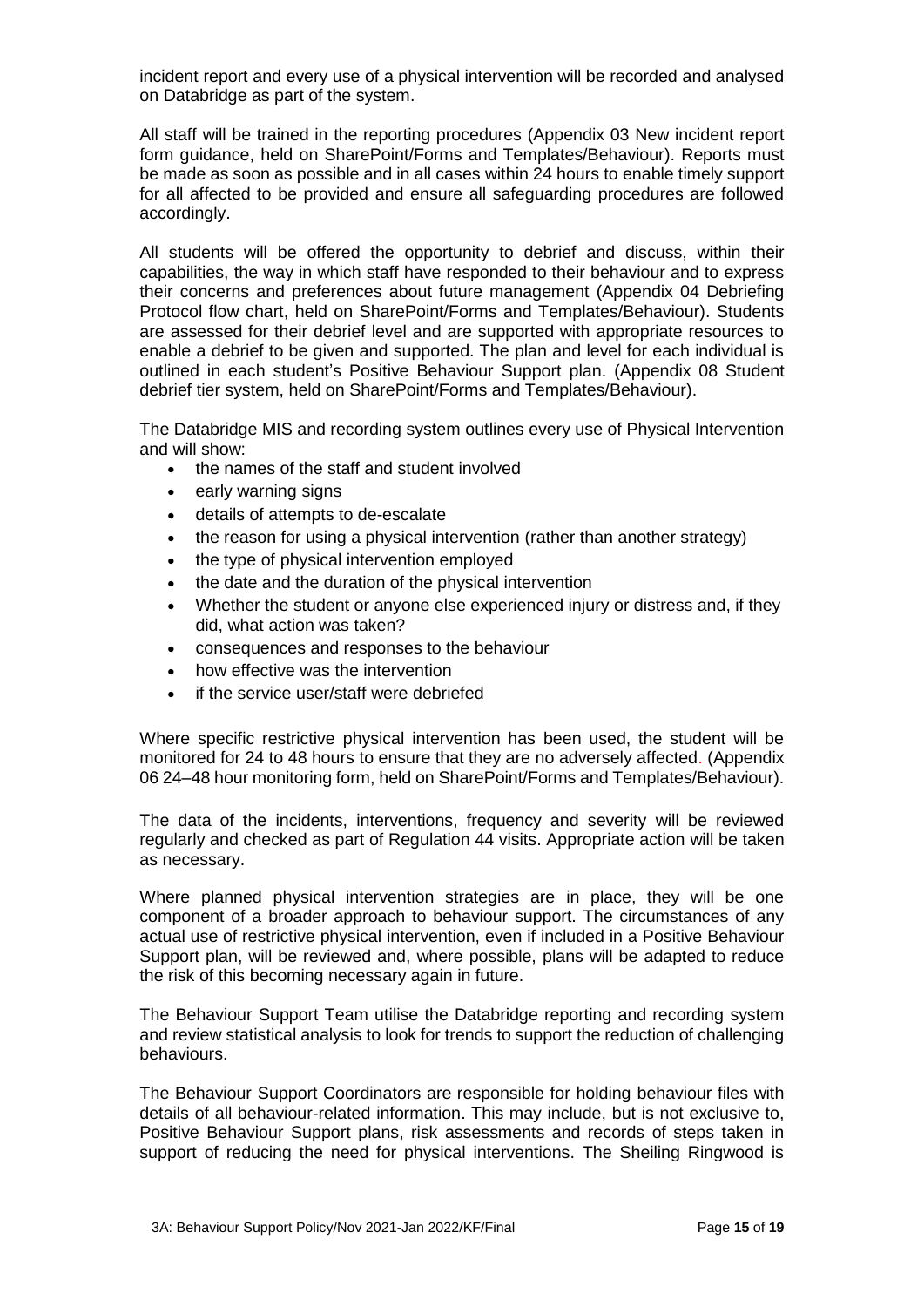committed to open reporting and these files along with all online recording and documents are available on a 'need to know' basis.

Parents and placing authorities are notified of any behavioural concerns and comprehensive behavioural reports are published to parents and local authorities as is relevant.

#### **Post-Incident support**

Following an incident or any use of a physical intervention, the need for medical advice must be considered. If there is a possibility of injury to the student or staff, medical advice will be taken and, if there is any reason to suspect that a student or a member of staff has experienced injury or severe distress following the use of a physical intervention, they should receive prompt medical attention.

Note that some interventions carry a risk of unseen harm with potentially serious consequences and ongoing monitoring and/or medical advice must be obtained even if there is no apparent injury. These interventions and the associated risks will be identified during training and are specifically identified within recording and reporting procedures.

Following an incident in which physical interventions are employed, both staff and student will be given separate opportunities to debrief and talk about what happened in a calm and safe environment, as far as they are able or wish to do so. A debrief will only take place when those involved have recovered their composure.

Post-incident debriefs should be designed to discover exactly what happened and the effects on the participants. They should not be used to apportion blame or to punish those involved (Appendix 04 Debrief protocol flow chart, held on SharePoint/Forms and Templates/Behaviour). Where a serious incident has occurred, an independent advocate should be involved.

Additionally, all staff may, on occasion, observe the services provided by other professionals and the care given by relatives and friends. If they learn of situations where restraint, including medication and seclusion, is being used inappropriately by others, it must be reported to the Designated Safeguarding Lead who will bring the matter to the attention of the appropriate authorities.

The Sheiling Ringwood makes available to its staff a counselling service and an Occupational Health service to support its staff including, should they wish it, with regard to supporting students with behaviours of concern and involvement in incidents or interventions. The counselling service and staff support are also available to staff should they be involved in any issues of conduct such as bullying and harassment or be subject to allegations (see Safeguarding Policy, Preventing Bullying Policy and Code of Conduct, held on SharePoint/Policies and Handbook).

To help protect the interests of and safeguard students who are exposed to physical interventions, wherever possible, family carers, authority representatives and independent advocates will be involved in planning, monitoring and reviewing how and when they are used.

## **Staff training**

All staff will receive induction training before being required to work independently with students who present with behaviours of concern. Staff who are expected to employ 'Person-Specific' physical interventions will receive additional, more specialised training. The nature and extent of the training will depend upon the characteristics of the students who may require a physical intervention, the behaviours they present and the responsibilities of individual members of staff.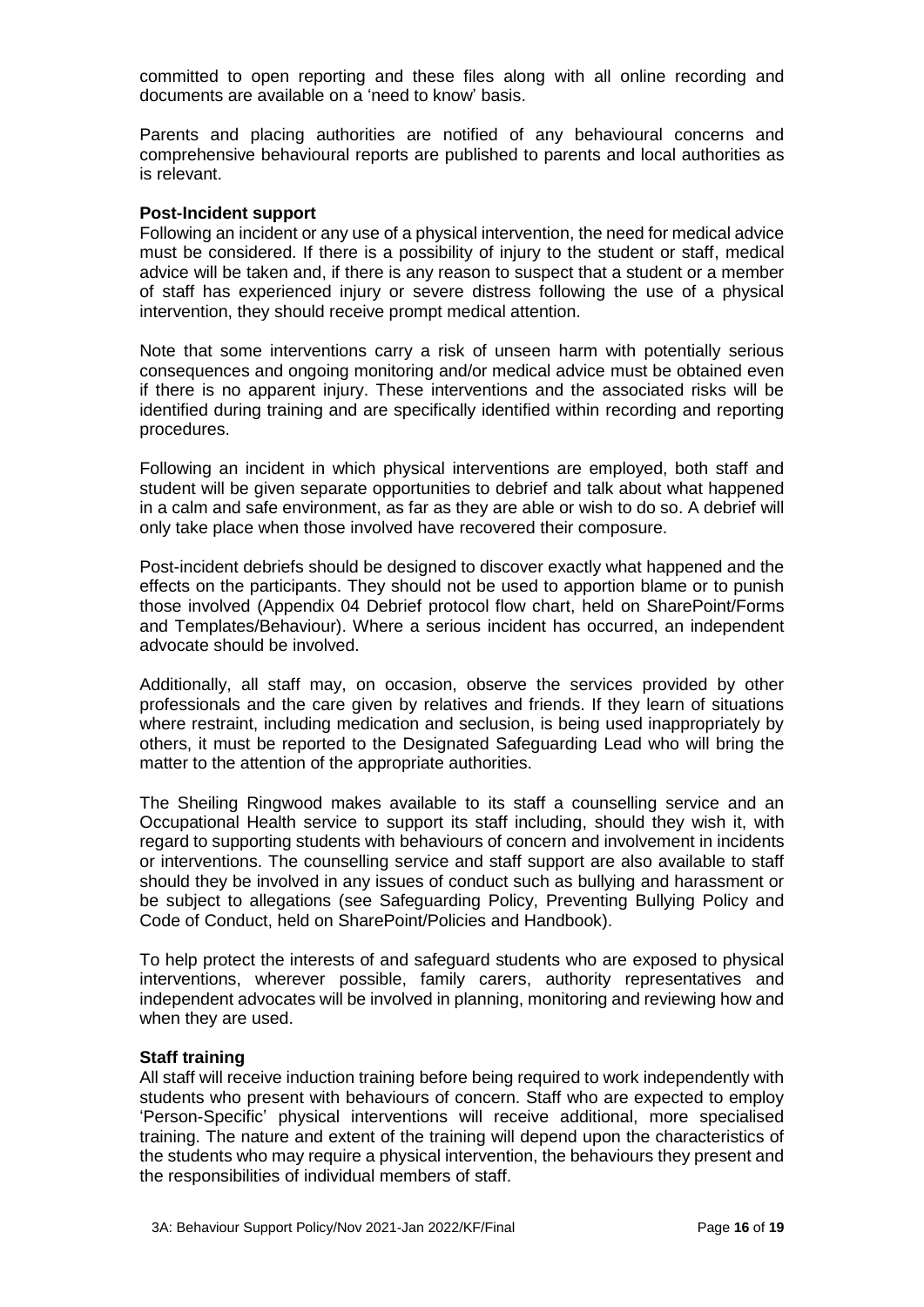Induction training will clearly describe pro-active and preventative practice in supporting behaviour of concern and good practice in the use of 'physical interventions' as well as outlining unacceptable practices that might expose students or staff to foreseeable risk of injury or psychological distress. Training and assessment in 'Proactive Working Practices' and 'Keeping Safe' techniques and safe emergency responses will be provided for staff who may be called upon to support individuals.

Further training in additional techniques will be provided to those staff who may be called upon to support individuals with identified needs which have been agreed by parents/authorities/the student and their advocates as being in their best interests.

Staff receive at least annual refresher training and ongoing training and support as required, including coaching, behaviour support meetings, High Priority Group and specific guidance based on the analysis and observation of staff practice.

Staff should normally only use methods of physical intervention for which they have received training. Specific techniques will be closely matched to the characteristics of individual students and there will be a register of which physical interventions are used with which students and of which staff are permitted to use different techniques. Staff should not modify the techniques they have been taught.

The following physical interventions are routinely taught to our staff as part of their induction:

*'Proactive Working Practices' and 'Keeping Safe' techniques/interventions including Assertive Command, Stance, Protective Stance, Hair Pull Stabilisation (without release), Touch Support, Front Arm Catch*

In line with Proact-scip®.UK and government requirements, all staff are only taught physical interventions following comprehensive training on understanding the needs of our students and pro-active behaviour support strategies.

On a student-specific basis, the following 'Person-Specific' physical interventions are taught to staff who work with an individual with whom this intervention may be deemed appropriate - based on a risk assessment of the needs, advantages and disadvantages:

*Two Person Touch Support, Two Person Arm Support, One and Two Person Escort; the Hug.*

It is not usual policy for The Sheiling Ringwood to use higher level interventions than those above, however, in extreme circumstances – on very rare occasions – it may be appropriate to use an alternative, and higher level approved PROACT–SCIP ®.UK intervention, as a short-term measure with continuous review.

Should this need arise, it will be agreed with all stakeholders, as part of a multidisciplinary team approach based on a functional analysis of the behaviour, with regular statistical analysis and monitoring, with open reporting to parents and authorities and, as with other interventions, be outlined within the Positive Behaviour Support plan, be following a risk assessment and have an agreed reduction plan in place.

Trainers will be selected with reference to the Restraint Reduction Network guidance and must have evidence of professional accreditation. The Department of Health and the Department for Education and Skills have worked with Restraint Reduction Network, in collaboration with other agencies, to establish an accreditation scheme for those offering training on physical interventions for learning disability and education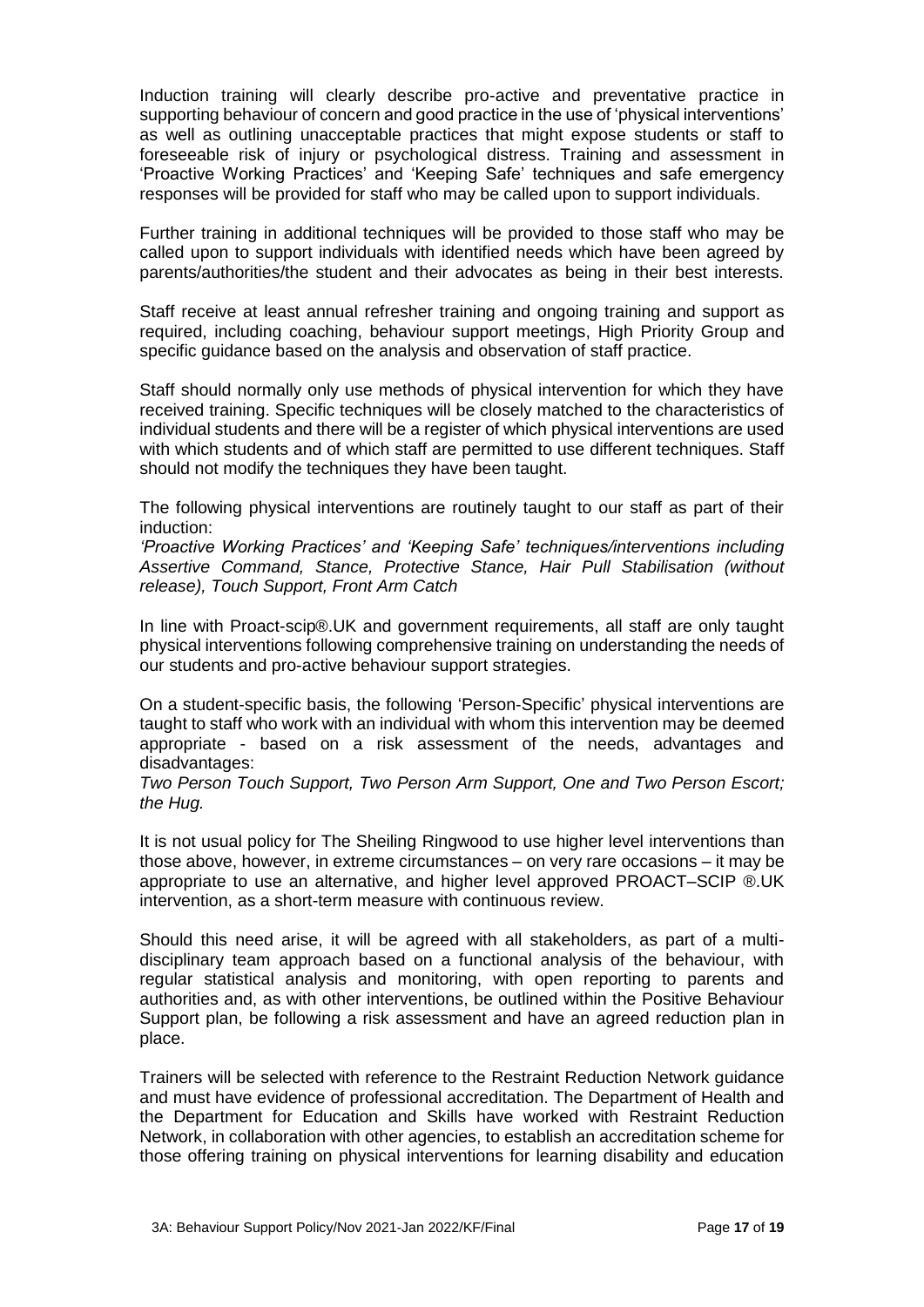services. The Sheiling Ringwood uses an accredited instructor in PROACT–SCIP ®.UK for staff training.

## **Implementing Policy**

All staff working with students have responsibility and accountability to follow this policy and the Staff Code of Conduct, partake in positive behaviour support training and make themselves aware of the Care Plans, Individual Risk Assessments, Positive Behaviour Support plans and other relevant documentation when supporting students with behaviour of concern and prior to engaging in any physical intervention.

As discussed in their training, it requires all those directly involved to take ownership of the approach and to assess their own values and any impact on positive behavioural support practices.

*This policy will be reviewed at least annually.*